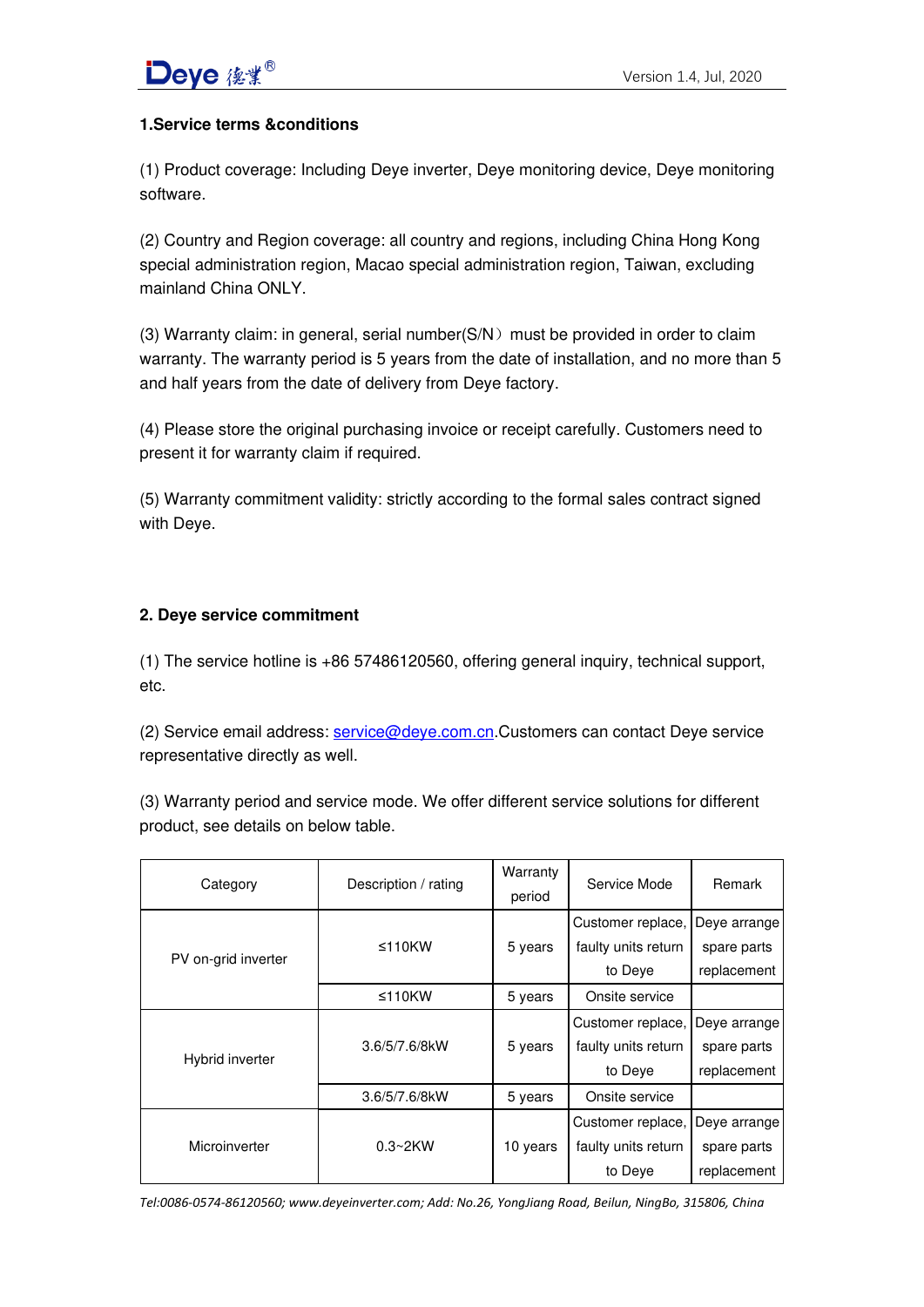

| Microinverter            | $0.5~2$ KW                | 10 years | Onsite service      |              |
|--------------------------|---------------------------|----------|---------------------|--------------|
| Inverter accessories     | Mounting bracket, cooling | 2 years  | Customer replace    |              |
|                          | fan.                      |          | the accessories     |              |
| Output control equipment | limiter                   | 2 years  | Customer replace,   | Deye arrange |
|                          |                           |          | faulty units return | replacement  |
|                          |                           |          | to Deye             |              |
| Monitoring device        | Wifi plug/ GPRS plug      | 5 year   | Remote technical    | Deye arrange |
|                          |                           |          | support service     | replacement  |
| Monitoring system        |                           | 2 years  | Remote service      | Only provide |
|                          |                           |          |                     | service for  |
|                          |                           |          |                     | system       |
|                          |                           |          |                     | purchased    |

Note: If warranty period was specified on sales order, then warranty period would obey to sales order.

(4) Installation and commissioning: Deye don't offer installation service, don't offer onsite debugging service for monitoring device. Deye can offer onsite commission service for big scale plant (inverter capacity > 500kW).

## **3. Response time commitment**

## **3.1 Remote technical support service**

- (1) Offer remote technical support service.
- (2) Response in an hour once received telephone inquiry from customer. Response in 10 hours once received inquiry via email from customer.

#### **3.2 Field service response**

If there is field service obligation in contract, Deye will respond according to the contract.

#### **3.3 Spare parts supplement scheme**

(1) In according with the sales record, Deye ensured a safe quantity of spare parts in each spare parts center. This helped us building a fast response of replacement requirement.

(2) Once the agreed warranty period (5 years standard factory warranty, or extension warranty) expired, Deye can still offer spare parts to customer, with a price not exceed the previous order price on the contract. Customers are eligible to order any product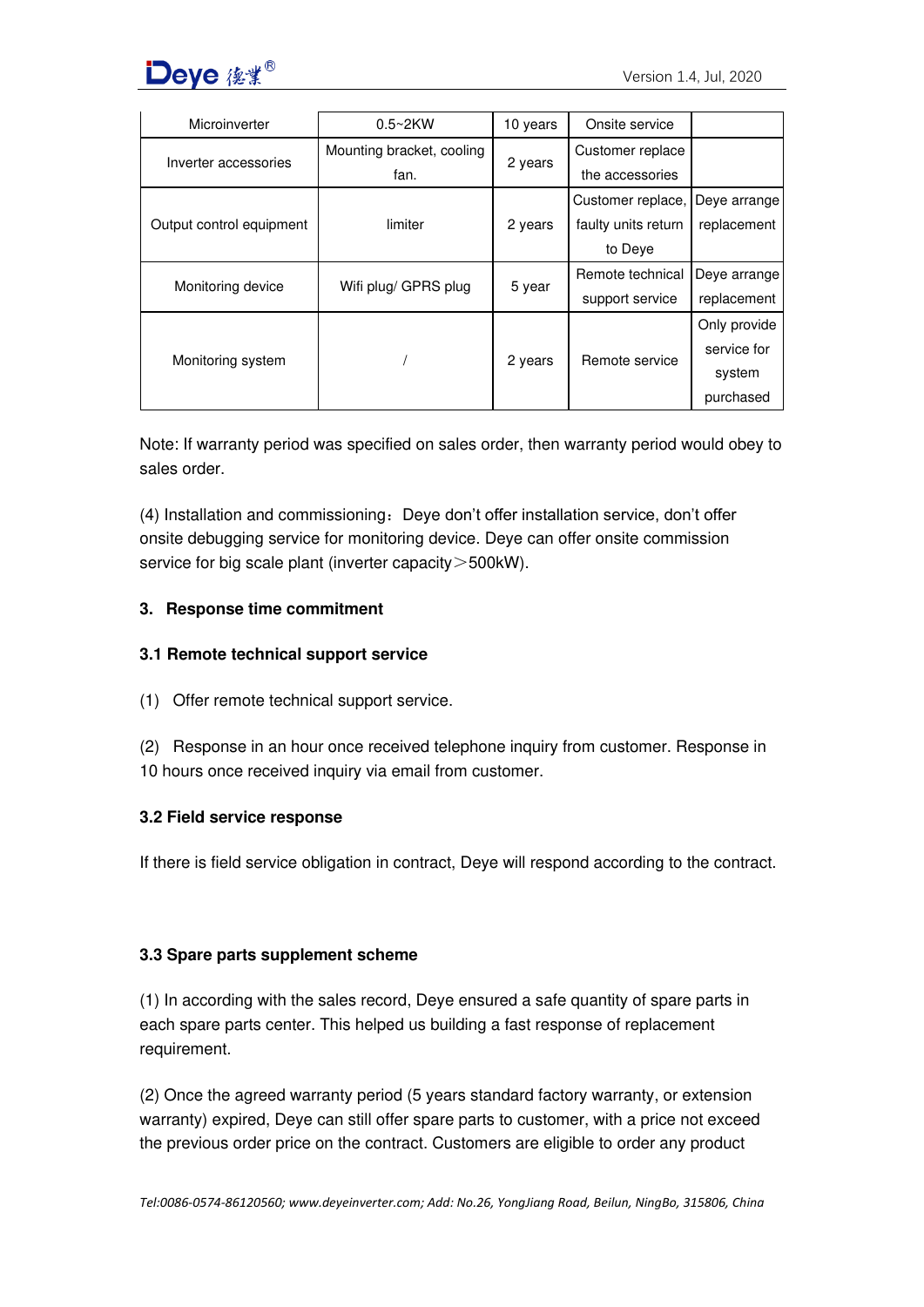

spare part from Deye. We would offer spare part in a reasonable price to ensure a stable performance of Deye products.

(3) If Deye is going to cease production of a product, or accessory, Deye would inform the direct purchaser formally with at least 6 months leading time.

## **4. Freight cost**

(1) Deye takes on the freight cost for products under warranty. Customers take on the custom clearance costs incurred.

(2) Customer take on the freight cost and other sort of related cost for warranty expired or voided products.

### **5. Other important notice**

(1) Customers can contact Deye via phone, fax, and email. Customers need to provide the following information for warranty claims:

1) Product Model, Serial Number.

2) System configuration details (Panels per string, number of strings, parallel or in series scheme, grid category, grid voltage rating, grid frequency rating).

3) Fault description (Error message or error code on LCD display. Pictures, or other fault information)

Note: Deye reverse the right to reject the warranty claims without the necessary information. In this case, it's the customer to responsible for the loss or any other consequence.

(2) Free warranty service is provided for products with a valid warranty. It's excluded from warranty are damages due to:

- Breaking the product seal / opening the casing without permission from Deye
- Transport damage

 • Incorrect installation or commissioning; For example, incorrect DC or AC pole wiring/connection, loose DC or AC pole wiring / connection, which lead to the damage of inverter.